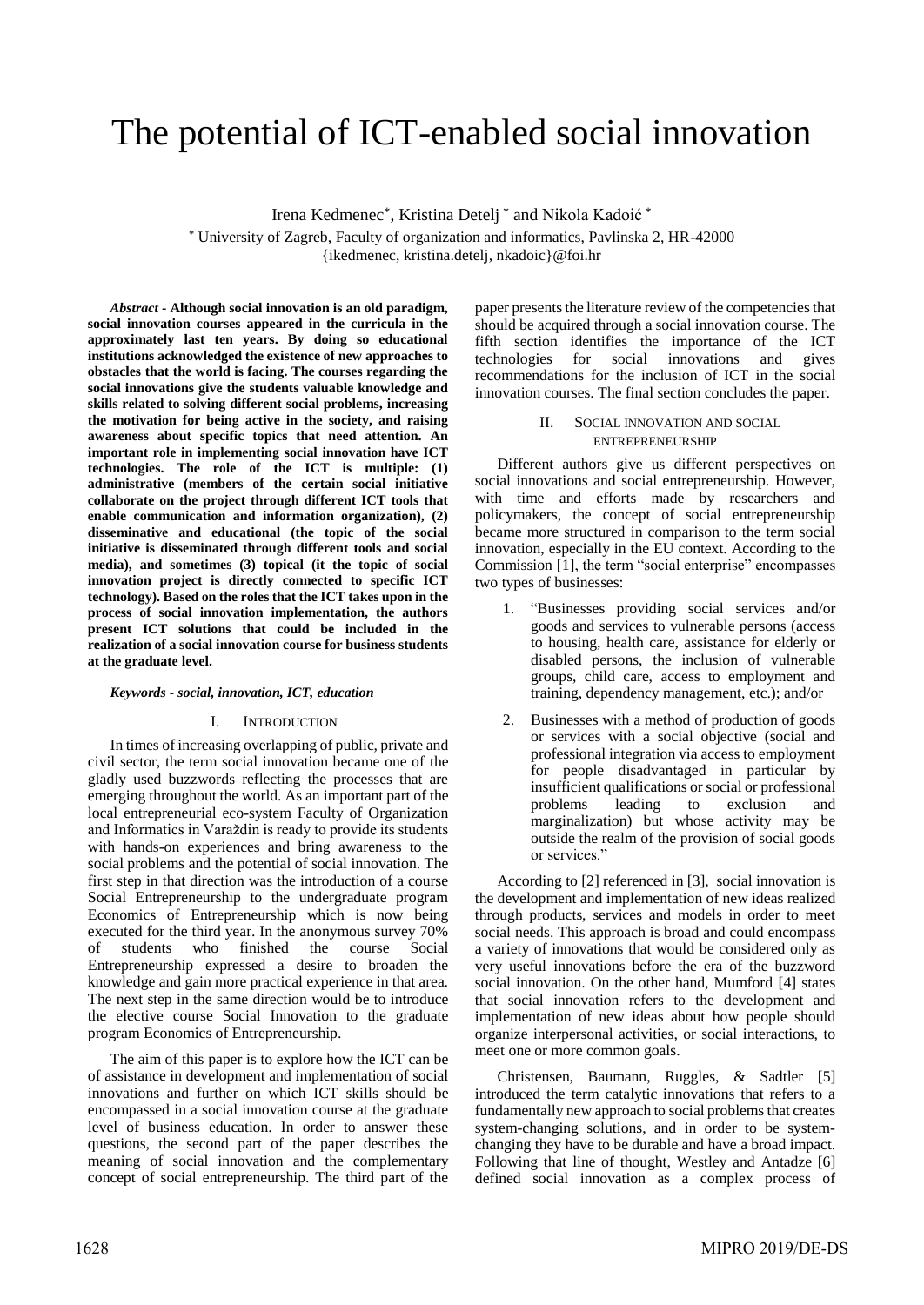introducing new products, processes or programs that profoundly change the basic routines, resource and authority flows, or beliefs of the social system in which the innovation occurs. Thus, in order to determine whether something was a social innovation, it can only be done post hoc, when the process proves that it is sustainable and scalable. Thus, the social innovation definition is more encompassing when it states that social innovations represent novel solutions to social problems which have potentially transformative effects.

Social entrepreneurship innovations must not only be new and cost-effective, but the social value has to be delivered in a way that is financially and in other ways accessible to its intended beneficiaries [7]. Even though social innovation sometimes includes technological or scientific solutions, many social problems could be solved with more social versions of social innovation such as gathering the stakeholders on the same page or by creative use of existing resources [5].

## III. SOCIAL INNOVATION COURSES

As it can be seen from the previous section, the literature has struggled with the definition of social innovation, and thus with the belonging description of what social innovators do and what they need to know to actually do it. Following the complexity of social innovation, the learning outcome of the one-semester course Social Innovation simply cannot be that all the students participate in development and implementation of social innovation and thus the course should strive to something more manageable. Since the learning outcome of the course Social Entrepreneurship is not necessarily becoming a social entrepreneur, the analogy applies to the social innovation courses. Due to the time constraint of the course and the fact that social innovation process as any innovation process is not linear in its nature, the courses should use the available time to equip the students with knowledge and skills that would make them more likely to engage in social innovation.

Previous research provides us with the guidelines what these knowledge and skills are for social entrepreneurship courses. Social entrepreneurs face three main challenges [8]: the complexity of accountability since social entrepreneurs are accountable to multiple stakeholders; achieving a double bottom line by balancing social and commercial objectives; management of complex identity since the organization has to be legitimate both in the forprofit and not-for-profit sector. However, social entrepreneurs in Croatia are concerned with issues related to the social context and community rather than with commercial goals such as efficiency and financial independence [9]. Thus, the introduction of social entrepreneurship topics in the business curricula should contribute to the more successful achievement of a double bottom line.

Based on the thorough literature review and the research of their own Miller et al. [7] made a list of competencies required for social entrepreneurs which have to facilitate identification, evaluation and exploration of opportunities: ability to challenge traditional way of thinking, communication skills, creativity, sense of moral imperatives, ability to identify social problems,

management of financial capital, ability to sell, conflict resolution skills, capacity to measure outcomes, cultural awareness, ability to commit to a collective purpose, time management, flexibility, humility, taking responsibility for actions, fundraising and donor cultivation, etc. Among the aforementioned competencies, there was also the management of logistics and technology. Research [7] shows that the five most common competencies taught in social entrepreneurship courses are managing strategy development, managing financial capital, the capacity to measure outcomes, innovativeness and creativity and identification, evaluation and exploitation of opportunities.

Social innovators also face specific challenges [10]: they require a deep understanding of social problems, how they are rooted in existing institutions, values and ideas and social practices. A second is inherently political in nature since social innovators are changing social systems and often lead to the redistribution of privilege. Thus, social innovators often take upon the roles of problem solvers as well as politicians to overcome the resistance to change.

Since the course Social Innovations which we are developing is an elective course that follows the course Social Entrepreneurship, we see it as a continuation of the previous with complementary learning outcomes that are often neglected in the social entrepreneurship courses. Competencies that are rare in the social entrepreneurship courses' syllabi including our course are developing volunteer support, managing administrative work, developing social skills, conflict resolution skills and confidence to succeed at challenging tasks [7]. In addition, the research shows that social entrepreneurship practitioners [7] put more emphasize on marketing and selling, sense of moral imperatives, and challenging traditional ways of thinking in comparison to existing social entrepreneurship courses.

Social innovation, as well as social entrepreneurship, is cross-disciplinary and the courses bearing these names exist across different domains such as business, public affairs, sociology, non-profit management, urban studies, disability studies, etc. The paper aims to explore what role ICT plays in the development and application of social innovation since the transfer of ICT competences is at the core of the Faculty's mission. Additionally, according to the Faculty's strategy, one of the three missions is a contribution to the society which covers different social innovation projects [11].

# IV. THE IMPORTANCE OF ICT FOR SOCIAL INNOVATIONS AND SOCIAL INNOVATIONS COURSES

Today it is almost impossible to conduct any project without the Information and Communication Technology (ICT). Social innovations are often implemented as different initiatives and projects which means that ICT has an important role in implementing social innovation. The research team at the Faculty of Organization and Informatics (FOI) which is focused on entrepreneurship and decision making has gained experience in the implementation of socially-innovative projects, mostly funded by the EU funds. The projects are presented in Table 1, together with their belonging social impact and a list of ICT tools that facilitated the realization of the projects.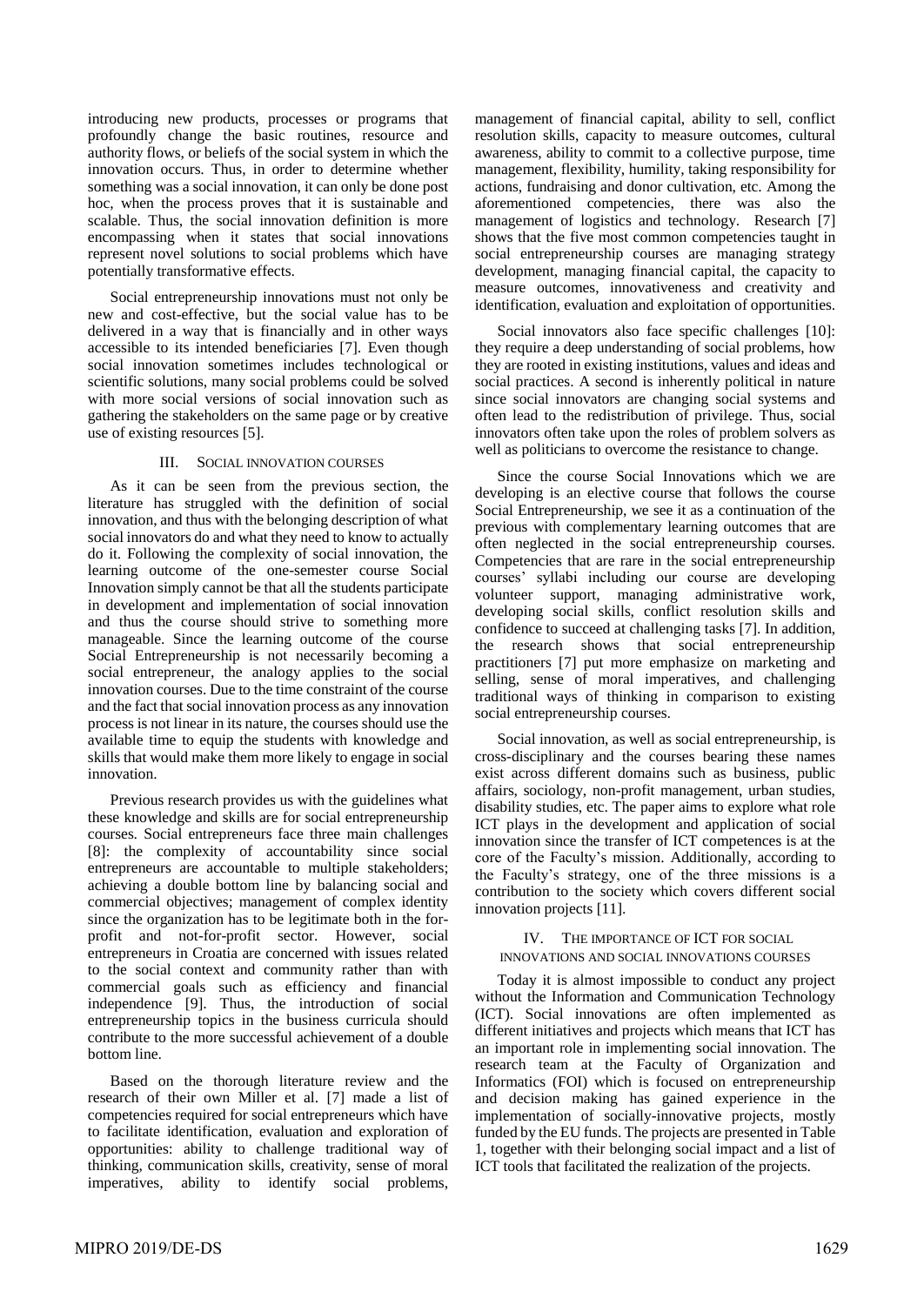| TABLE I. SOCIALLY-INNOVATIVE PROJECTS IMPLEMENTED IN COOPERATION WITH FOI RESEARCHERS |               |                                                                 |                                                                                                                                                                                                                                                                                                                                                                                                                                                                                                                  |                                                                                                                                                           |
|---------------------------------------------------------------------------------------|---------------|-----------------------------------------------------------------|------------------------------------------------------------------------------------------------------------------------------------------------------------------------------------------------------------------------------------------------------------------------------------------------------------------------------------------------------------------------------------------------------------------------------------------------------------------------------------------------------------------|-----------------------------------------------------------------------------------------------------------------------------------------------------------|
| Project                                                                               | Type          | Funding                                                         | Social impact                                                                                                                                                                                                                                                                                                                                                                                                                                                                                                    | ICT tools                                                                                                                                                 |
| Ivanscica for<br>better tomorrow,<br>2013                                             | National      | European<br>Commission:<br>IPA, Youth in<br>action<br>Programme | Finding solution for revitalization and development<br>of different social activities at the top of mountain<br>Ivanscica which is placed between two different<br>cities and counties which makes this process<br>difficult                                                                                                                                                                                                                                                                                     | Learning management<br>system Moodle,<br>Facebook, Messenger,<br>MS Office, Dropbox,<br>Expert Choice,<br>Wordpress                                       |
| Go, go, NGO!,<br>2015-2016                                                            | International | European<br>Commission:<br>Erasmus+                             | Increasing the level of structured level in local<br>government units,<br>Increasing the motivation of young people to involve<br>in different social activities (as organizers or<br>participants),<br>Increasing the funds for non-governmental<br>organizations in local government units                                                                                                                                                                                                                     | Learning management<br>system Moodle,<br>Facebook, Facebook Ads,<br>Messenger, MS Office,<br>Dropbox, Viber,<br>Wordpress, Adobe<br>Connect, MS Publisher |
| One, two,  and<br>action!, 2013                                                       | International | European<br>Commission:<br>IPA, Youth in<br>action<br>Programme | Motivation of young people to participate in<br>elections for European parliament,<br>Creating the city monograph regarding the 25 <sup>th</sup> city<br>anniversary,<br>Filming a documentary movie regarding the $25th$ city<br>anniversary                                                                                                                                                                                                                                                                    | Learning management<br>system Moodle,<br>Facebook, Messenger,<br>MS Office, Dropbox,<br>Corel Video Studio Pro<br>X6, Joomla,<br>Gimp, MS Publisher       |
| Being young in<br>$EU$ – how to<br>start?, 2013                                       | International | European<br>Commission:<br>IPA, Youth in<br>action<br>Programme | Project deals with the overall indifference and<br>apathy and wants to serve as a sort of a wake-up call<br>for young people. In the first stage, the problems that<br>young people face were identified. In the second<br>stage, participants made video material representing<br>each of the chosen problems and how they affect<br>people in Zlatar. In stage three, during the partners<br>meeting in Zlatar, workshop participants from Zlatar<br>discussed each theme and generated possible<br>solutions. | Learning management<br>system Moodle,<br>Facebook, Messenger,<br>MS Office, Dropbox,<br>Joomla, Corel Video<br>Studio Pro X4                              |
| $3P - Plan$ it, start<br>it, promote it!,<br>2015-2016                                | National      | European Social<br>Fund                                         | The increase of entrepreneurial aspirations of high<br>school and higher education students,<br>The increase of enterprise culture capacity of high<br>school and higher education educators                                                                                                                                                                                                                                                                                                                     | Dropbox, Facebook,<br>WordPress, Video Studio<br>Pro X8                                                                                                   |
| Pop-up rural<br>socially-<br>innovative hubs.<br>2018-2020                            | National      | European Social<br>Fund                                         | Service learning of students in interdisciplinary<br>teams who work as consultants for potential social<br>and commercial entrepreneurs in rural areas                                                                                                                                                                                                                                                                                                                                                           | Google Drive, Skype,<br>Viber, Facebook,<br>Teamwork                                                                                                      |

Based on this experience gained on several social innovation projects such as national projects Ivanscica for better tomorrow [12], [13], 3P– Plan it, start it, promote it! [14], and Pop-up rural socially-innovative hubs [15]; international projects: Go, go, NGO! [16], [17], One, two, … and action! [18], and Being young in EU – how to start [19], [20]); we propose that the role of the ICT in social innovations is multiple:

- (1) administrative (members of the certain social initiative collaborate on the project through different ICT tools that enable communication and information organization),
- (2) disseminative and educational (the topic of the social initiative is disseminated through different tools and social media), and sometimes,
- (3) topical (it the topic of a social innovation project is directly connected to specific ICT technology).

After discussing the three leading roles of the ICT in implementing the social innovations, we will be able to elaborate the ICT part of the new course, since the course – in a practical way – presents the implementation of different initiatives and projects similar to previously mentioned ones (Figure 1).



Figure 1. From real social innovations projects to course "Social innovations'

# *A. Administrative role*

The most straightforward role of the ICT in social innovations is the administrative role, which can be realized in two ways: communication and information organization. Comparing to simple Plan-Do-Check-Act paradigm (also known as Deming cycle) [21], each social innovation can be considered as project that requires several aspects: (1) detailed analysis of the social problems that are addressed, (2) detailed plan of social innovation implementation (3) implementation of the social innovation and (4) evaluation of the results that are achieved by implementing the social innovation. It is obvious that each of those four phases requires both, good organization and documentation (information organization) and communication between the actors that are planning and implementing social innovation. Those two processes, communication and information organization can be organized the best using the appropriate technologies. There are many technologies that can be helpful: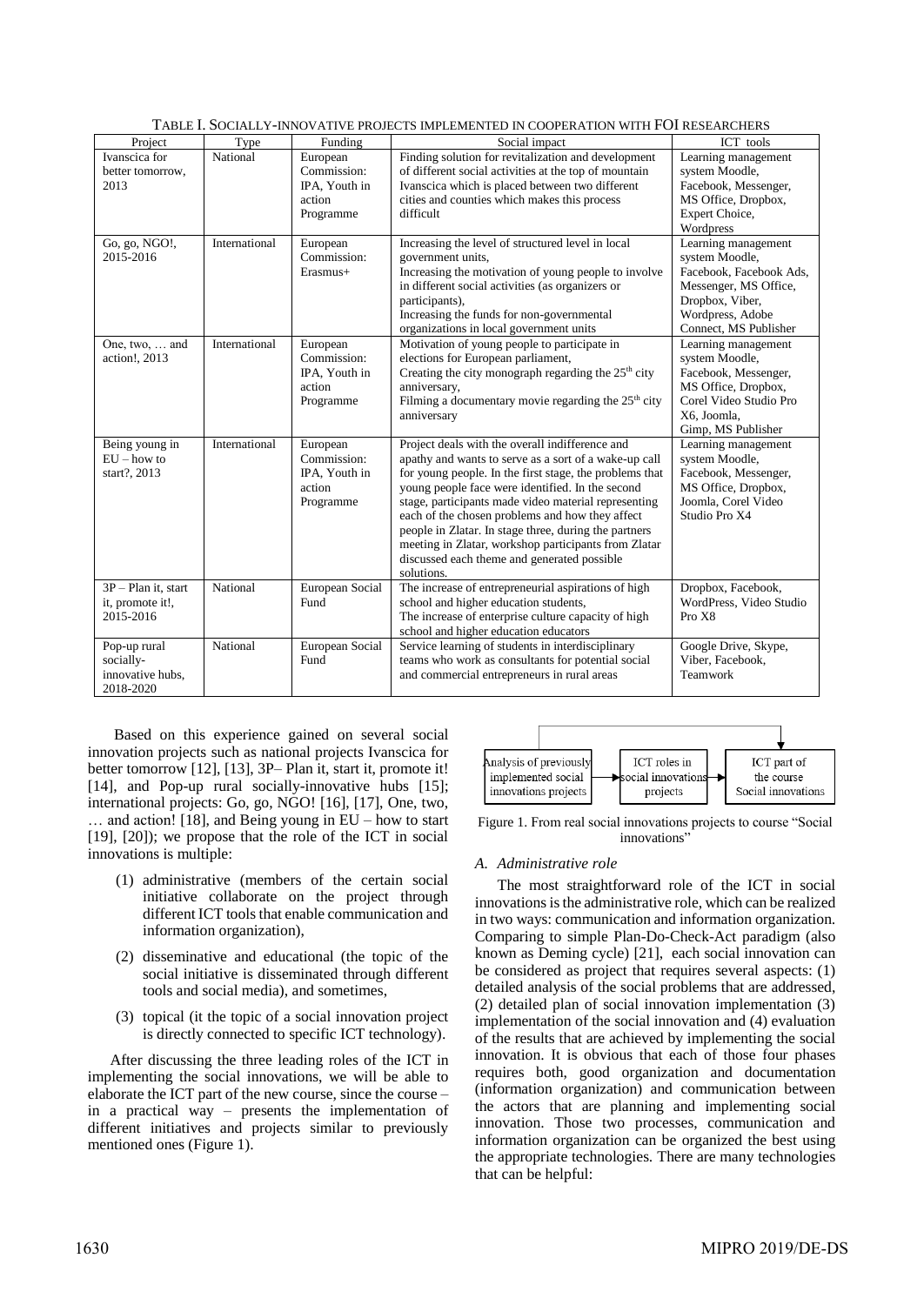- for information organization: different platforms such as Google docs, Dropbox and others;
- for communication: emails, instant messages services such as Facebook Messenger, Viber, Skype, WhatsApp, Hangouts and others;
- for both: advanced systems such as Alfresco Share, Learning Management Systems Moodle, Teamwork and others.

## *B. The disseminative and educational role*

The second role of ICT is disseminative and educational. Even if it seems easy, the dissemination of the social innovation project is everything but not that. The success of social innovations often depends solely on the dissemination, especially in case of crowdfunding campaigns. All social innovations are focused on some social problem. Often, society is not familiar (enough) with the problem, or they know something about it, but the knowledge is superficial. Therefore, social innovators have to create appropriate disseminative products in order to spur the public interest and encourage the inclusion of the stakeholders into the project. At the same time, the disseminative products are also educational. There are many ICT platforms that can be helpful in achieving the disseminative role of social innovations. Some of them are:

- webpages separate webpages for a specific social innovation project or the content that can be incorporated into existing webpages of social innovators (often the more affordable choice);
- social networks (social media)  $-$  there is a colloquial statement among active Facebook users, "If it is not on Facebook, it didn't happen". Similarly, the statement can be applied to other social networks. The content can be disseminated through a separate social innovation project's page (profile), or as a part of a page (profile) of the social innovation project's initiator. Some social networks provide enable the creation of different promotion campaigns (paid posts);
- crowdfunding platforms  $-$  they enable both the collection of the finances necessary to implement social innovation as well as serve as a promotional tool of great potential.

The content published on those platforms can include text, figures, animations, videos, blogs, vlogs, forums, chatrooms, and others. Additionally, it is important to have a good strategy for publishing the content.

## *C. Topical role*

The last role of ICT in social innovation implementation is topical. This is related to the case when ICT is a big part of the innovation itself, and social innovation could not exist without it. Some of the examples are:

(1) Pigeon Air Patrol was a project in which the pigeons flew across London with the air quality sensors in their little backpacks. As the birds spread out across the city, people could check the air quality readings relayed from each sensor by

tweeting their location to the Pigeon Air Patrol Twitter account [22],

- (2) System e-citizens (in Croatian e-Građani) which enables the full range of public administration services for citizens that do not have to be implemented "in the old way" anymore (issuing the personal documents, informing about students grades, checking the medical information and prescriptions …) [23],
- (3) Transition to the new DVB-T2 and H.265/HEVC TV system.

## V. THE ROLE OF ICT IN THE DESIGN OF SOCIAL INNOVATIONS COURSE

Social Innovations would be a one-semester experiential learning course realized through the teambased projects. Experiential learning is the process of accumulating knowledge through direct experience [24], [25]. Research suggests that it is important to include stakeholders in the design of education [26]. Thus, every team would collaborate with a social venture or an NGO. The fieldwork should result in first-hand experiences that cannot be gained in a classroom setting. The course is an elective course at the graduate study program Economics of Entrepreneurship, and the participants are business students. Thus, the students are ICT users who have the necessary knowledge for administrative and disseminative/educational role of the ICT.

However, basic knowledge is not enough in the digital era and the students need to be encouraged to improve their e-competences through Social Innovations course. At the beginning of the course, students will form several teams. The teams will analyze a specific social problem, collaborate with a social entrepreneur or an NGO and through that collaboration design and implement concrete social innovation projects (some of the projects will be also proposed by the educators). Depending on the project, they will get the support for acquiring the ICT competencies which they need.

ICT education will include:

- Using the platforms for information organization and communication with the advantages and disadvantages of each platform and instructions on how to select the appropriate platform for their projects. The messages that they need to take from this experience is the importance of documentation in one place, the importance of simple and understandable documentation organization, documentation availability to the project team members and the importance of back-up,
- Using the platforms for dissemination and education: simple websites (ex. Wordpress and Wix), conducting the Facebook ads,
- Using the crowdfunding platforms Indiegogo, Kickstarter, GoFundMe, Kiva, Zopa,
- Creating the digital content that will be disseminated – the main accent here will be on creating short and attractive videos which will be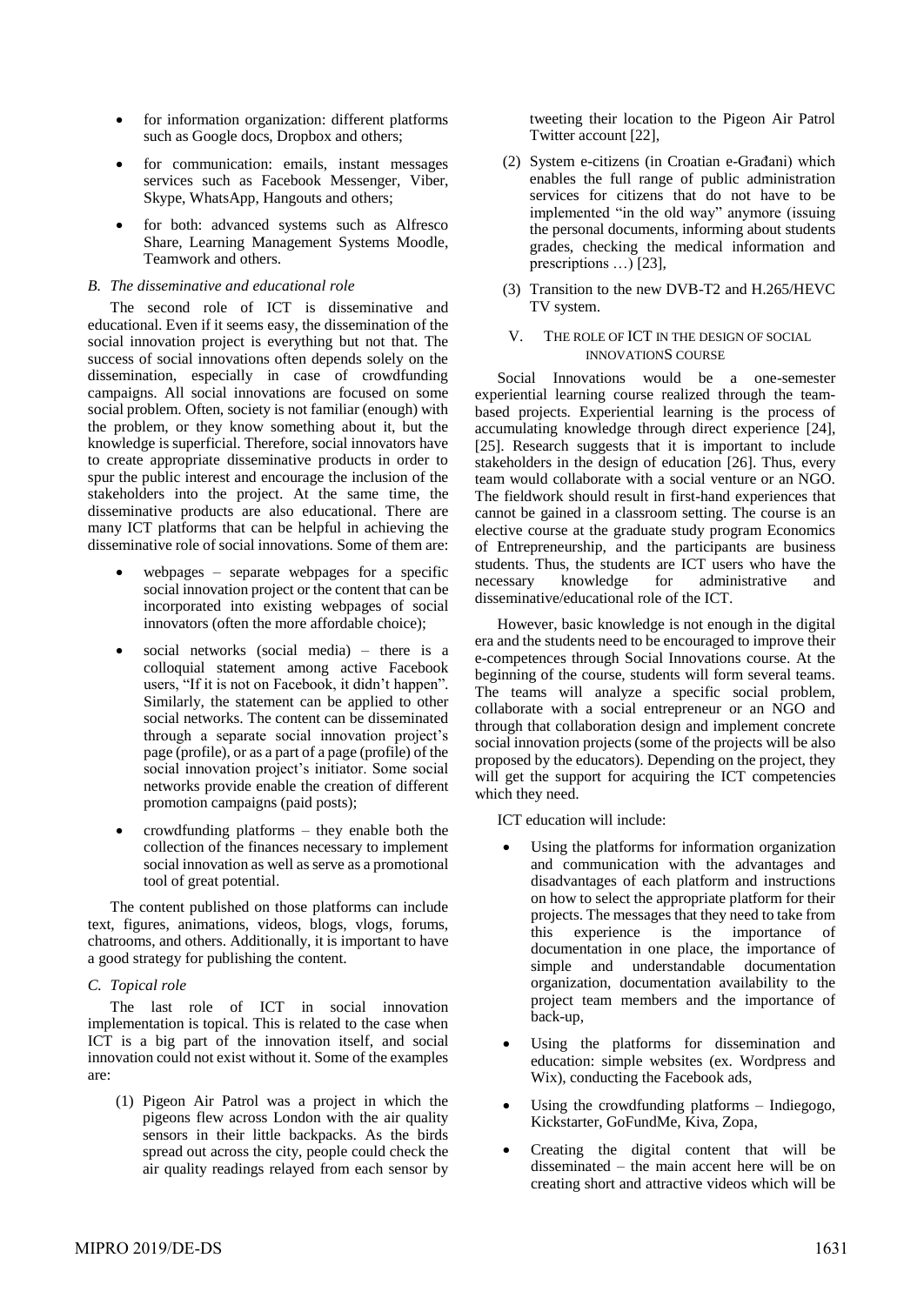used in social innovation project in terms of dissemination and education,

• For the topical role of the ICT, we can present students with the resources that are available at the Faculty of Organization and Informatics such as 3D printers, and introduce them to the computer science students who can help them in the development of mobile apps etc.

Most of the above-mentioned solutions support both, desktop and mobile devices.

There are many other ICT solutions that can be used in terms of some ICT role regarding social innovations. The list of them increases rapidly [27]. However, the plan is to use the solutions students are familiar with at least at some level considering the type of the students (area of business) and the time available for the course. Additionally, students are already familiar with some other specific software that can be useful for the implementation of social innovation projects – they learned about them on other courses. Some of them are MS Office tools, decision support systems (ex. Superdecisions for making multi-criteria analysis) and different tools for statistical analysis (ex. R-studio).

At last, it is important to find the balance in using the ICT solutions. Otherwise, the risk of using too many solutions might appear. Two main preconditions of using the ICT solutions are: they are really needed (they will contribute to the success of social innovation), and users know how to use them.

#### VI. CONCLUSION

Teaching materials for courses that deal with social innovations are usually fragmented and organizing the course content is a challenge especially when the course includes project-based learning and students work on different topics. The main aim of this paper was to summarize which ICT tools could be of value to the students working on their social innovation projects. Three roles of ICT were identified in the course Social Innovation: administrative, disseminative and educational, and topical. For each role, the belonging tools are presented. The list is by no means exhaustive, but it gives an indication of the many tools that can be presented to the business students depending on their project needs.

Students often express the desire for more meaningful education which is in accordance with the desire for more meaningful jobs expressed by Millennials. The specific feature of the course Social Innovations is that their ecompetences will not be tested isolated from their concrete application. Their e-competencies will be reflected in the results of the whole project which encourages students to acquire life-long learning skills and adapts them to the conditions of the real working environment.

#### **REFERENCES**

- [1] European Commission, "Communication from the Commission to the European Parliament, the Council, The European Economic and Social Committee and the Committee of the regions, Social Business Initiative Creating a favourable climate for social enterprises, key stakeholders in th," 2011.
- [2] G. Mulgan, R. Halkett, and B. Sanders, "In and out of sync. The challenge of growing social innovations," *Nesta*, vol. September, no. September, p. 1,60, 2007.
- [3] F. Westley, N. Antadze, D. J. Riddell, K. Robinson, and S. Geobey, "Five Configurations for Scaling Up Social Innovation," *The Journal of Applied Behavioral Science*, vol. 50, no. 3, pp. 234– 260, Sep. 2014.
- [4] M. D. Mumford, "Social Innovation: Ten Cases From Benjamin Franklin," *Creativity Research Journal*, vol. 14, no. 2, pp. 253– 266, Apr. 2002.
- [5] C. M. Christensen, "Disruptive Innovation for Social Change," *Harvard Business Review*, vol. 84, no. 12, pp. 94–101, 2006.
- [6] F. Westley and N. Antadze, "Making a Difference: Strategies for Scaling Social Innovation for Greater Impact Frances Westley and Nino Antadze A," *The Innovation Journal: The Public Sector Innovation Journal*, vol. 15, no. 2, pp. 2–20, 2010.
- [7] T. L. Miller, C. L. W. Ii, and D. E. Williams, "Practitioners and Educators on Educating the Minds of Caring Hearts : Comparing the Views of the Importance of Social Entrepreneurship Competencies," vol. 11, no. 3, pp. 349–370, 2012.
- [8] P. Tracey and N. Phillips, "The distinctive challenge of educating social entrepreneurs: A postscript and rejoinder to the special issue on entrepreneurship education," *Academy of Management Learning and Education*, vol. 6, no. 2, pp. 264–271, 2007.
- [9] K. Vuković, I. Kedmenec, and K. Detelj, "Discourse of Social Entrepreneurs in Croatia," in *RSEP International Conferences on Social Issues and Economic Studies*, 2017, pp. 7–10.
- [10] T. Lawrence, N. Phillips, and P. Tracey, "From the Guest Editors: Educating Social Entrepreneurs and Social Innovators," *Academy of Management Learning & Education*, vol. 11, no. 3, pp. 319– 323, Sep. 2012.
- [11] Fakultetsko vijeće i Uprava FOI, "Strategija razvoja Fakulteta organizacije i informatike," Varaždin, 2018.
- [12] N. Kadoic and I. Kedmenec, "Using ICT tools for decision making support in local government units," in *2016 39th International Convention on Information and Communication Technology, Electronics and Microelectronics (MIPRO)*, 2016, pp. 1533–1538.
- [13] M. Špoljar *et al.*, "Brošura Ivanščica za bolje sutra," 2013. [Online]. Available: https://issuu.com/nikolakadoic/docs/broshura\_iva. [Accessed: 11- Mar-2019].
- [14] M. Klačmer Čalopa, "Planiram, Poduzimam, Promoviram! | Planiram, Poduzimam, Promoviram!," *Website of project 3P*, 2015. [Online]. Available: http://3p.foi.hr/. [Accessed: 18-Mar-2019].
- [15] K. Detelj, I. Kedmenec, and K. Vuković, "Service Learning as a Lever for Rural Social Entrepreneurship Development in Croatia,' in *Economic and Social Development - 35th International Scientific Conference on Economic and Social Development – "Sustainability from an Economic and Social Perspective" - Book of Proceedings*, 2018, pp. 461–468.
- [16] N. Kadoic, "ICT technologies and structured dialogue experience of Go, go, NGO! project," in *2016 39th International Convention on Information and Communication Technology, Electronics and Microelectronics, MIPRO 2016 - Proceedings*, 2016.
- [17] N. Kadoić, "Citizen Participation in Decision Making Processes in Croatian Local Government Units," *International Journal of Science and Engineering Investigations*, vol. 6, no. 60, 2017.
- [18] V. Auguštan *et al.*, *Zlatni bregi i ljudi sa snježne strane Ivanščice*. Zlatar: Zlatarska udruga mladih, 2013.
- [19] Zlatar Youth Association, "Being young in EU How to start?," 2013.
- [20] L. Adanić *et al.*, "Project broshure " Being young in EU how to start? "," 2013. [Online]. Available: how to start?"," 2013. [Online]. Available: https://issuu.com/nikolakadoic/docs/0\_brochure\_in\_progress. [Accessed: 11-Mar-2019].
- [21] P. Averson, "The Deming Cycle," *Balanced Scorecard Institute*, 1998. [Online]. Available: https://balancedscorecard.org/Resources/Articles-White-Papers/The-Deming-Cycle. [Accessed: 01-Jan-2016].
- [22] City Lab, "London's Latest Weapon Against Pollution: Pigeon Air Patrol - CityLab," *Citylab*, 2016. [Online]. Available: https://www.citylab.com/life/2016/03/pigeon-air-patrollondon/473820/. [Accessed: 28-Feb-2019].
- [23] Središnji državni portal Naslovna, "Vlada Republike Hrvatske," 2019. [Online]. Available: https://www.gov.hr/. [Accessed: 28- Feb-2019].
- [24] D. A. Kolb and KoIb, "Experiential Learning: Experience as the Source of Learning and Development," *Prentice Hall, Inc.*, no.